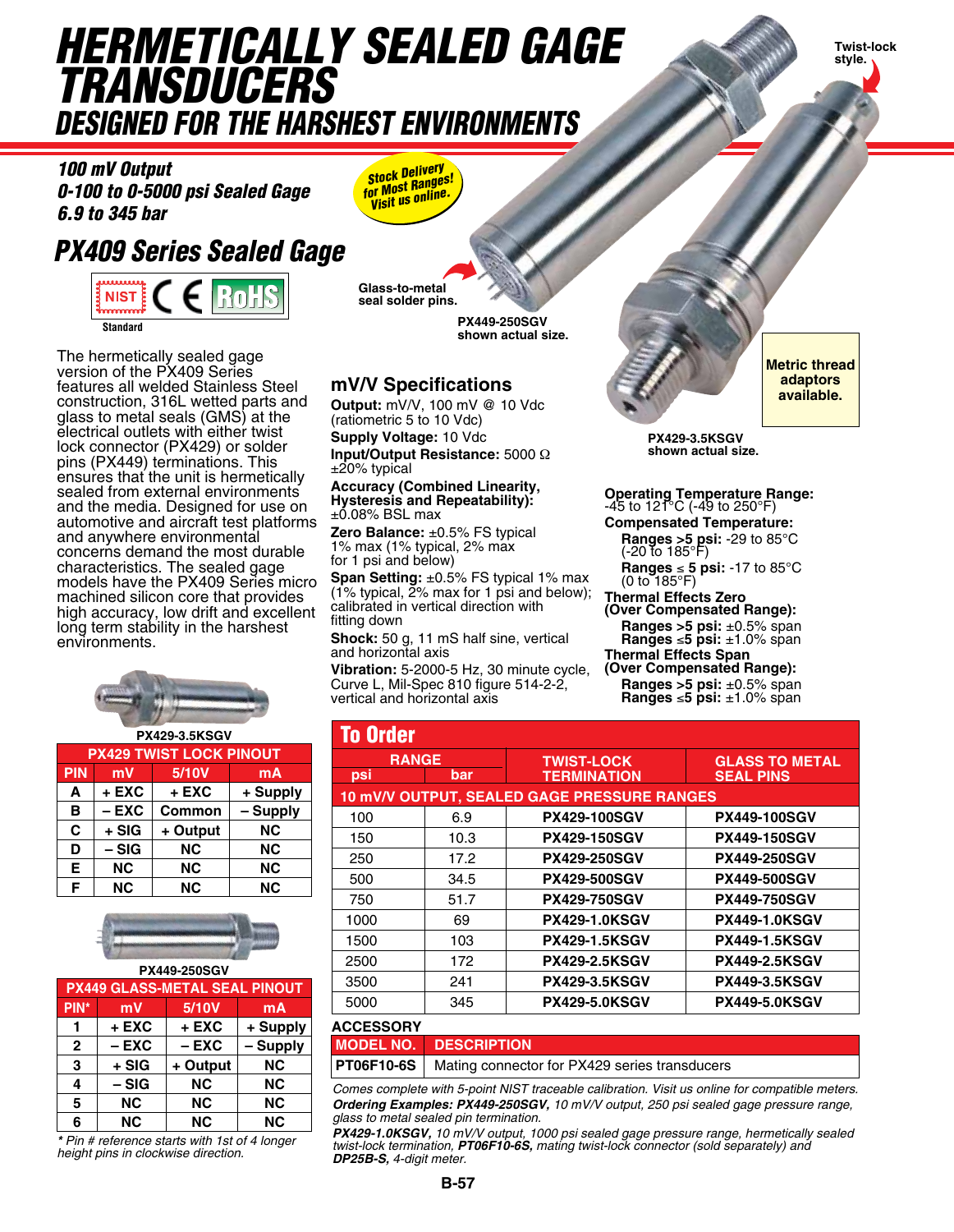# *Hermetically Sealed Gage TRANSDUCERS Designed for the Harshest Environments*

*0 to 5 and 0 to 10 Vdc Output 0-100 to 0-5000 psi Sealed Gage 6.9 to 0-345 bar*

# *PX409 Series Sealed Gage*

 $\epsilon$  (UL) **NIST E Standard**

## U **Micro-Machined Silicon**

The hermetically sealed gage version of the PX409 Series features all welded Stainless Steel construction, 316L wetted parts and glass to metal seals (GMS) at the electrical outlets with either twist lock connector (PX429) or solder pins (PX449) terminations. This ensures that the unit is hermetically sealed from external environments and the media. Designed for use on automotive and aircraft test platforms and anywhere environmental concerns demand the most durable characteristics. The sealed gage models have the PX409 Series micro machined silicon core that provides high accuracy, low drift and excellent long term stability in the harshest environments.



| <b>PX429 TWIST LOCK PINOUT</b> |           |           |           |
|--------------------------------|-----------|-----------|-----------|
| <b>PIN</b>                     | mV        | 5/10V     | mA        |
| A                              | + EXC     | + EXC     | + Supply  |
| B                              | $-$ EXC   | Common    | - Supply  |
| C                              | + SIG     | + Output  | <b>NC</b> |
| D                              | $-SIG$    | <b>NC</b> | <b>NC</b> |
| E                              | <b>NC</b> | <b>NC</b> | <b>NC</b> |
| F                              | <b>NC</b> | <b>NC</b> | <b>NC</b> |



| <b>PX449-250SG5V</b> |                                      |           |           |  |  |  |
|----------------------|--------------------------------------|-----------|-----------|--|--|--|
|                      | <b>PX449 GLASS-METAL SEAL PINOUT</b> |           |           |  |  |  |
| PIN*                 | mV                                   | 5/10V     | mA        |  |  |  |
|                      | $+$ EXC                              | + EXC     | + Supply  |  |  |  |
| $\overline{2}$       | $-$ EXC                              | $-$ EXC   | - Supply  |  |  |  |
| 3                    | $+ SIG$                              | + Output  | <b>NC</b> |  |  |  |
| 4                    | – SIG                                | <b>NC</b> | <b>NC</b> |  |  |  |
| 5                    | <b>NC</b>                            | <b>NC</b> | <b>NC</b> |  |  |  |
| 6                    | <b>NC</b>                            | <b>NC</b> | <b>NC</b> |  |  |  |

*\* Pin # reference starts with 1st of 4 longer height pins in clockwise direction.*

*Stock Delivery for Most Ranges! Visit us online.*

**Glass-to-metal seal solder pins.**

> **PX449-250SG5V shown actual size.**

#### **Amplified Voltage Output Specifications Output/Supply**

**0 to 5 Vdc:** 10 to 30 Vdc@10 mA **0 to 10 Vdc:** 15 to 30 Vdc@10 mA

**Accuracy (Combined Linearity, Hysteresis and Repeatability):** ±0.08% BSL max

**Zero Balance:** ±0.5% FS typical 1% max (1% typical, 2% max for 1 psi and below) **Span Setting:** ±0.5% FS typical 1% max (1% typical,  $\overline{2}$ % max for 1 psi and below); calibrated in vertical direction with fitting down

**Shock:** 50 g, 11 mS half sine, vertical and horizontal axis

**Vibration:** 5-2000-5 Hz, 30 minute cycle, Curve L, Mil-Spec 810 figure 514-2-2, vertical and horizontal axis

**Operating Temperature Range:**  $-45$  to  $115^{\circ}$ C ( $-49$  to  $240^{\circ}$ F)



**Metric thread adaptors available.**

**Twist-lock style.** 

**B**

**PX429-3.5KSG5V shown actual size.**

**Compensated Temperature: Ranges >5 psi:** -29 to 85°C

(-20 to 185°F) **Ranges** ≤**5 psi:** -17 to 85°C (0 to 185°F)

**Thermal Effects Zero**

**(Over Compensated Range): Ranges >5 psi:** ±0.5% span **Ranges** ≤**5 psi:** ±1.0% span

**Thermal Effects Span**

#### **(Over Compensated Range): Ranges >5 psi:** ±0.5% spa

**Ranges** ≤**5 psi:** ±1.0% span

| <b>To Order</b> |      |                                                            |                        |
|-----------------|------|------------------------------------------------------------|------------------------|
| <b>RANGE</b>    |      | <b>TWIST-LOCK</b>                                          | <b>GLASS TO METAL</b>  |
| psi             | bar  | <b>TERMINATION</b>                                         | <b>SEAL PINS</b>       |
|                 |      | 0 to 5 and 0 to 10 Vdc OUTPUT, SEALED GAGE PRESSURE RANGES |                        |
| 100             | 6.9  | <b>PX429-100SG5V</b>                                       | <b>PX449-100SG10V</b>  |
| 150             | 10.3 | <b>PX429-150SG5V</b>                                       | <b>PX449-150SG10V</b>  |
| 250             | 17.2 | <b>PX429-250SG5V</b>                                       | <b>PX449-250SG10V</b>  |
| 500             | 34.5 | <b>PX429-500SG5V</b>                                       | <b>PX449-500SG10V</b>  |
| 750             | 51.7 | <b>PX429-750SG5V</b>                                       | <b>PX449-750SG10V</b>  |
| 1000            | 69   | <b>PX429-1.0KSG5V</b>                                      | <b>PX449-1.0KSG10V</b> |
| 1500            | 103  | <b>PX429-1.5KSG5V</b>                                      | <b>PX449-1.5KSG10V</b> |
| 2500            | 172  | <b>PX429-2.5KSG5V</b>                                      | <b>PX449-2.5KSG10V</b> |
| 3500            | 241  | <b>PX429-3.5KSG5V</b>                                      | <b>PX449-3.5KSG10V</b> |
| 5000            | 345  | <b>PX429-5.0KSG5V</b>                                      | <b>PX449-5.0KSG10V</b> |

| <b>ACCESSORY</b> |                                                                |
|------------------|----------------------------------------------------------------|
|                  | <b>MODEL NO. DESCRIPTION</b>                                   |
|                  | <b>PT06F10-6S</b> Mating connector for PX429 (sold separately) |

*Comes complete with 5-point NIST traceable calibration. Visit us online for compatible meters. Note: To order 0 to 10 Vdc output, change "5V" in model number to "10V", no extra charge. Ordering Examples: PX449-250SG5V, 0 to 5 Vdc output, 250 psi sealed gage pressure range, glass to metal sealed pin termination.*

*PX429-1.0KSG10V, 0 to 10 Vdc output, 1000 psi sealed gage pressure range, hermetically sealed twist-lock termination, PT06F10-6S, mating twist-lock connector (sold separately) and DP25B-S, 4-digit meter.*

**B-58**